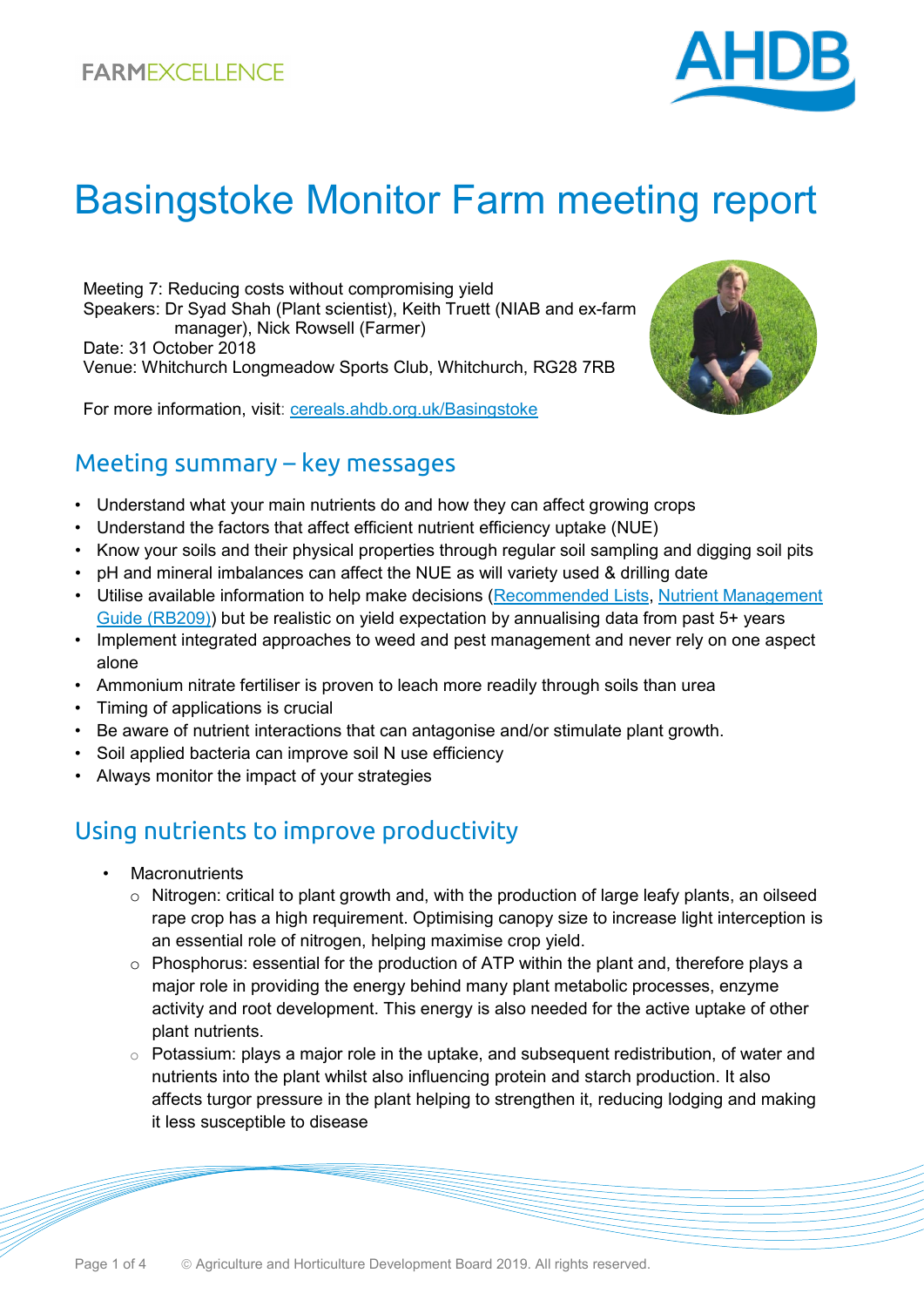

- $\circ$  Calcium: essential for cell wall formation. Calcium increases the mechanical strength of the plant improving its disease resistance. Adequate supply of calcium promotes proper plant cell elongation stimulating development of roots and shoots.
- $\circ$  Magnesium: the central atom in chlorophyll molecules, magnesium is essential for the formation of plant chloroplasts and therefore, photosynthesis. Other roles include involvement in protein production, mobilisation of plant carbohydrates and acting as one of the building blocks of ATP.
- $\circ$  Sulphur: essential for the formation of plant proteins, amino acids, vitamins and enzymes. Part of the enzyme required for nitrogen uptake, adequate sulphur is required to optimize nitrogen use efficiency.
- **Micronutrients** 
	- $\circ$  Manganese: has a very important role in the development of disease resistance in plants. Its application has been reported to have positive effects in controlling many foliar diseases, such as powdery mildew, downy mildew, tan spot and take-all. This is because Mn controls the biosynthesis of lignin and suberin through the activation of several enzymes.
	- $\circ$  Copper: has a very important role in disease resistance and reproductive growth. Copper deficiency may play a role in increased infection, because Cu is necessary for cell wall lignification. When lignification is disrupted, cell walls are more susceptible to penetration by fungi.
	- $\circ$  Zinc: is a structural component of several enzymes and is required for enzyme activation. Its application may reduce disease severity, which could be due to the direct effects of Zn on the pathogen but not through the plant's metabolism.
	- $\circ$  Boron: plays important roles in cell wall synthesis and structure, and possibly membrane stability. It has a significant role in disease resistance, which is attributed to its role in cell wall structure, cell membrane permeability, stability and its role in the production of phenolics and lignin. It has been observed that B deficiency causes abnormal development of reproductive organs which reduces crop yield.
- Nitrogen use efficiency (NUE) is the ability of the crop to capture nutrients form the available supply and the efficiency with which it is utilised to produce grain yield
- Factors affecting NUE:
	- o Soil type (Physical and non-chemical factors)
	- o Soil related factors (Soil pH, soil water and organic matter)
	- o Nutrients and soil interaction
	- o Regional rainfall (leaching, runoff)
	- $\circ$  Timing of application of the nutrients (2 splits, 3 splits, 4 splits)
	- o Products (solid vs liquid)
- Soil applied bacteria can improve N use efficiency
- Liquid fertilisers can be applied accurately and are more crop available in dry conditions

# Fit for the future – Nick Rowsell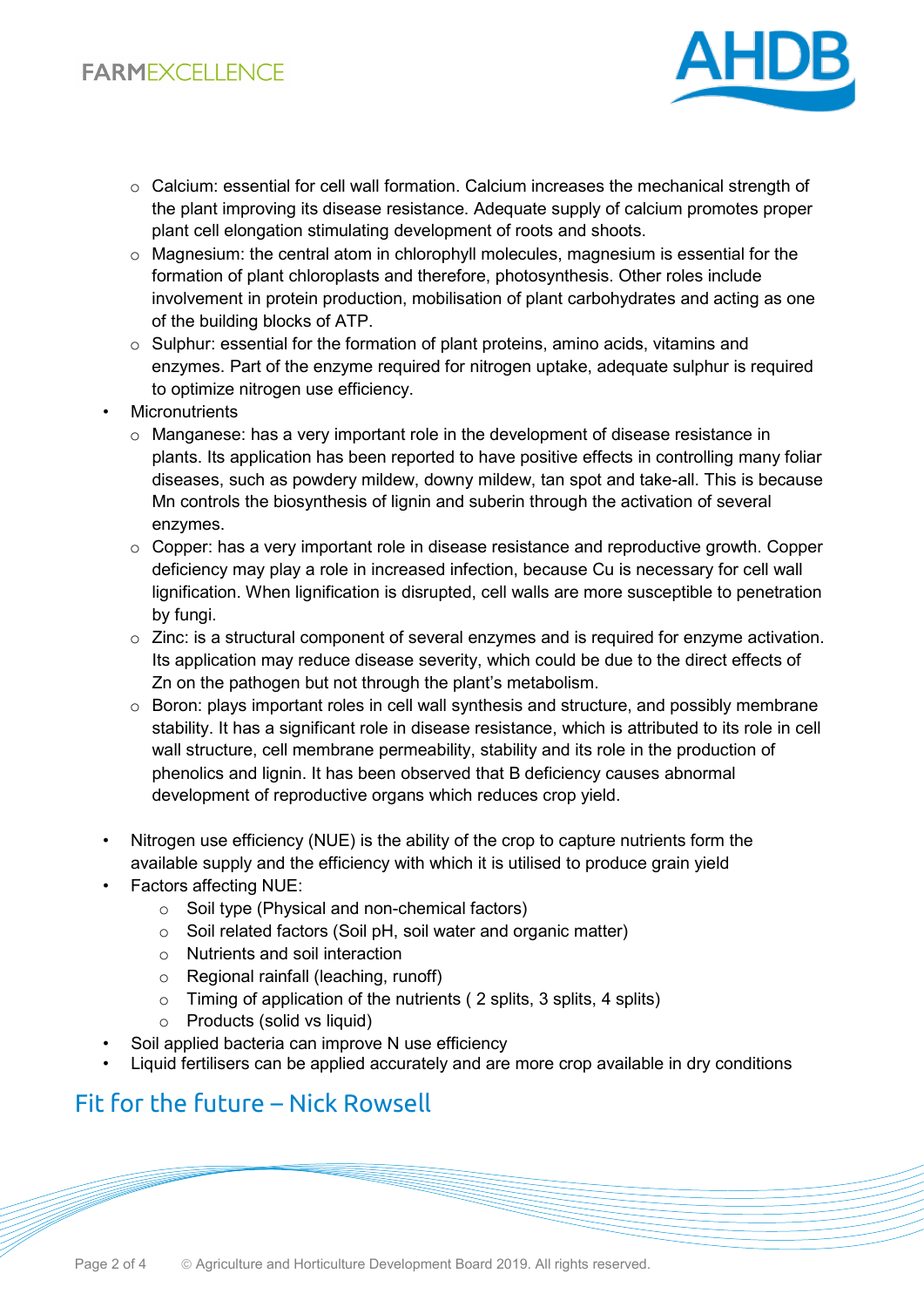#### **FARMEXCELLENCE**



Objectives:

- Increase soil resilience
- Improve soil structure
- Increase nutrient use efficiency
- Sustain high yields
- Reduce pesticide use

Actions:

- Increase soil OM% (see [Measuring and managing soil organic matter\)](https://ahdb.org.uk/knowledge-library/measuring-and-managing-soil-organic-matter)
- Increase [cation exchange capacity](http://www.soilquality.org.au/factsheets/cation-exchange-capacity) (CEC) which influences the soils ability to hold nutrients. Organic matter has a high CEC
- Reduced cultivations no till
- Diverse plant mix cover
- More soil sampling
- More precise fertiliser use

# Find out more – Links to AHDB information sheets or research

[Nutrient Management Guide \(RB209\)](https://www.ahdb.org.uk/knowledge-library/rb209-section-1-principles-of-nutrient-management-and-fertiliser-use) [AHDB Recommended Lists for cereals and oilseeds](https://www.ahdb.org.uk/rl) [Measuring and managing soil organic matter](https://ahdb.org.uk/knowledge-library/measuring-and-managing-soil-organic-matter) [Testing soil health](https://ahdb.org.uk/knowledge-library/testing-soil-health) [Soil assessment methods](https://ahdb.org.uk/knowledge-library/greatsoils-soil-assessment-methods)



# Next meeting

Date: 27 November 2018 Topic: Sustainable farming – what is it and can it benefit my business? Time: 10:00 Location: Whitchurch Sports and Social Club, Whitchurch RG28 7RB

#### **For more information or to find out more about Farmbench, AHDB's benchmarking tool, contact:** Paul Hill

E: [paul.hill@ahdb.org.uk](mailto:paul.hill@ahdb.org.uk) M: 07964 243 699  $\bigcirc$  @Cereals SE

While the Agriculture and Horticulture Development Board seeks to ensure that the information contained within this document is accurate at the time of printing, no warranty is given in respect thereof and, to the maximum extent permitted by law, the Agriculture and Horticulture Development Board accepts no liability for loss, damage or injury howsoever caused (including that caused by negligence) or suffered directly or indirectly in relation to information and opinions contained in or omitted from this document. Reference herein to trade names and proprietary products without stating that they are protected does not imply that they may be regarded as unprotected and thus free for general use. No endorsement of named products is intended, nor is any criticism implied of other alternative, but unnamed products. AHDB Cereals & Oilseeds is part of the Agriculture and Horticulture Development Board (AHDB) © Agriculture and Horticulture Development Board 2019